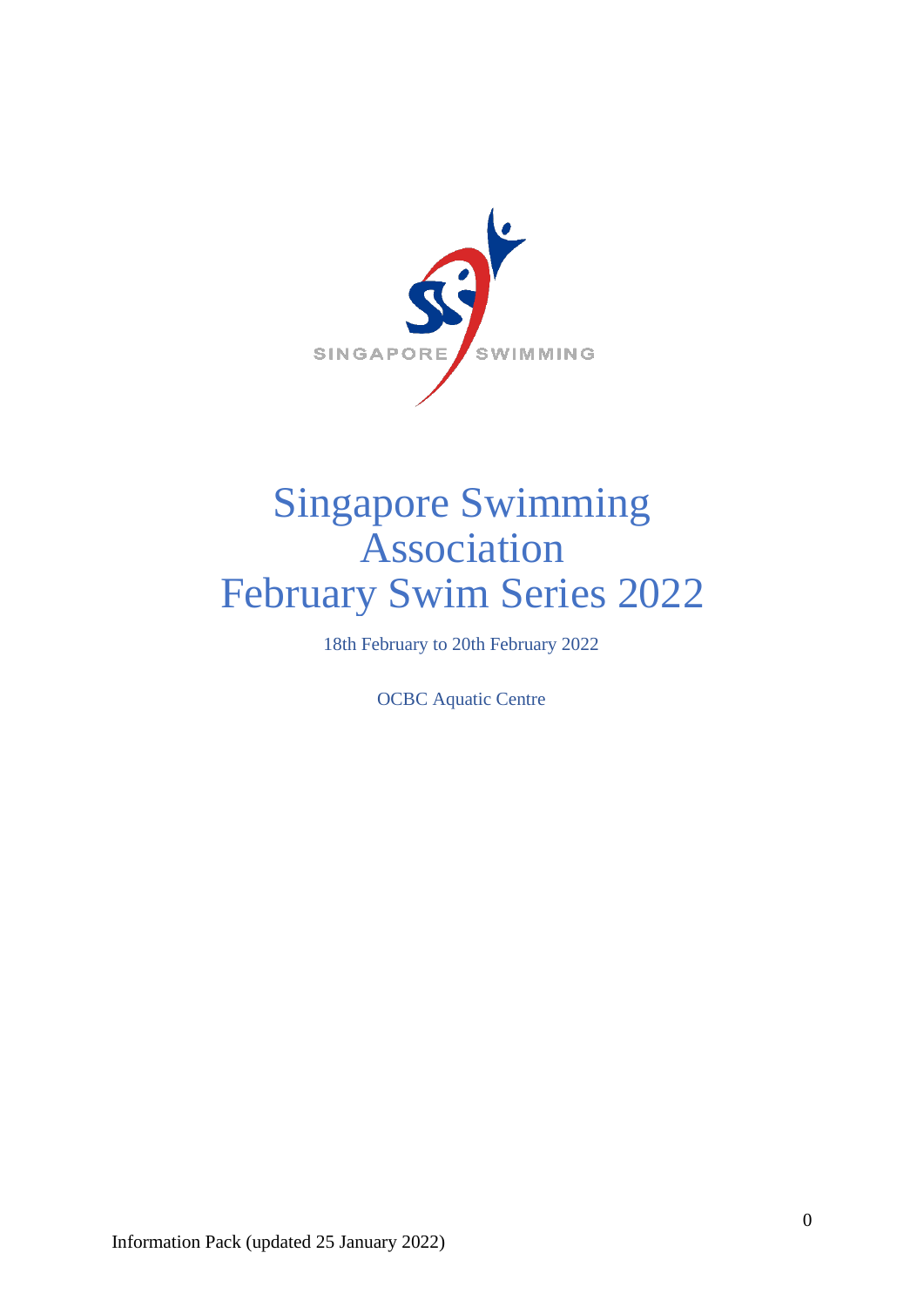# 1.0 General Information

#### **Technical Meeting for Team Leaders**

Thursday, 17<sup>th</sup> February 2022

**Competition** SSA February Swim Series 2022 **Venue** OCBC Aquatic Centre, Singapore

Competition Schedule

| Date                           | Dav      | <b>Competition Time</b>                             |
|--------------------------------|----------|-----------------------------------------------------|
| 18 <sup>th</sup> February 2022 | Friday   |                                                     |
| 19 <sup>th</sup> February 2022 | Saturday | Will be released nearer to the competition<br>week. |
| $20th$ February 2022           | Sunday   |                                                     |

- 1.1 The Swim Series shall be conducted under the Rules and By-laws of FINA as prescribed in the Handbook of FINA (2017 – 2021). One-start rule applies. The list of approved swimsuits can be viewed at [http://fina.org/content/fina-approved](http://fina.org/content/fina-approved-swimwear)[swimwear](http://fina.org/content/fina-approved-swimwear)
- 1.2 The Swim Series are open only to Swimmers who are existing members of SSA Affiliates (henceforth known as Affiliates).
- 1.3 All entries must be submitted through SSA Affiliates. Entries submitted individually will not be accepted.
- 1.4 All entries for this meet are **by invitation only**.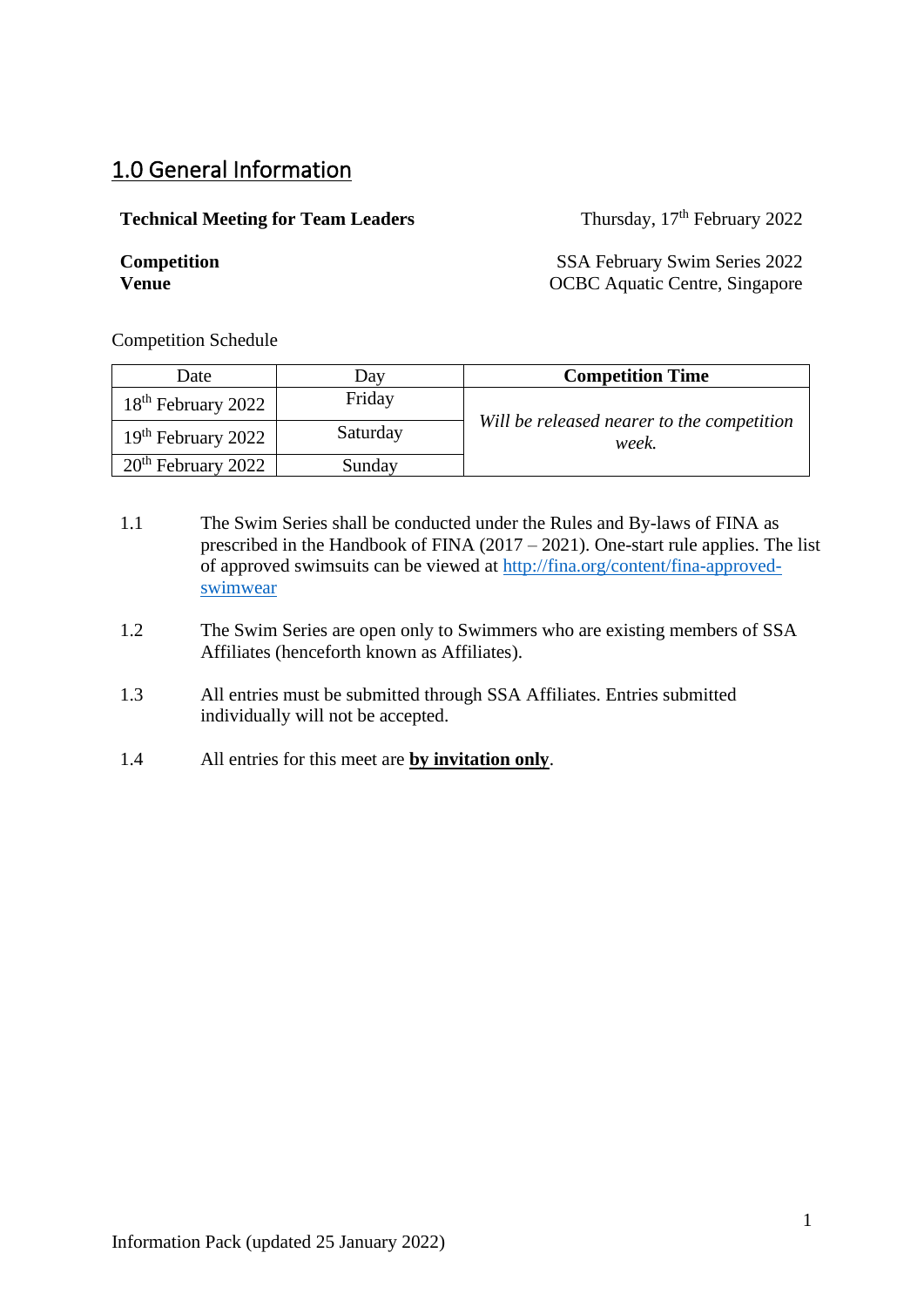# **2.0 Competition Information**

2.1 Events listed below will be for both Male and Female swimmers:

- a. Freestyle: 50m, 200m, 1500m<br>b. Backstroke: 50m, 200m
- b. Backstroke:
- c. Breaststroke: 100m
- d. Butterfly: 100m
- e. Individual Medley: 400m

| Friday, 18 <sup>th</sup> February<br>2022 |                                 | Saturday, 19th February 2022   |                  | Sunday, 20 <sup>th</sup> February 2022           |                                  |                  |                                                  |
|-------------------------------------------|---------------------------------|--------------------------------|------------------|--------------------------------------------------|----------------------------------|------------------|--------------------------------------------------|
| 1500m<br>Freestyle                        | Female<br>4 heats x<br>$10$ pax | 50 <sub>m</sub><br>Back        | Female +<br>Male | Top 20 x<br>2 genders<br>(Flight<br>A)           | 50 <sub>m</sub><br><b>Breast</b> | Female +<br>Male | Top $20x$<br>2 genders<br>(Flight<br>A)          |
| 1500m<br>Freestyle                        | Male<br>4 heats x<br>$10$ pax   | 100m<br><b>Fly</b>             | Female +<br>Male | Top 20 x<br>2 genders<br>(Flight<br>A)           | 100m<br>Free                     | Female +<br>Male | Top 20 x<br>2 genders<br>(Flight<br>A)           |
|                                           |                                 | 200m<br>Free                   | Female +<br>Male | Top 20 x<br>2 genders<br>(Flight<br>A)           | 200m<br><b>Back</b>              | Female +<br>Male | Top 20 x<br>2 genders<br>(Flight<br>A)           |
|                                           |                                 | 200m<br><b>Breast</b>          | Female +<br>Male | Top 20 x<br>2 genders<br>(Flight<br>A)           | 400m<br>IM                       | Female +<br>Male | Top 20 x<br>2 genders<br>(Flight<br>A)           |
|                                           |                                 | 50 <sub>m</sub><br><b>Back</b> | Female +<br>Male | $21st -$<br>40th x 2<br>genders<br>(Flight<br>B) | 50 <sub>m</sub><br><b>Breast</b> | Female +<br>Male | $21st -$<br>40th x 2<br>genders<br>(Flight<br>B) |
|                                           |                                 | 100m<br><b>Fly</b>             | Female +<br>Male | $21st -$<br>40th x 2<br>genders<br>(Flight<br>B) | 100m<br>Free                     | Female +<br>Male | $21st -$<br>40th x 2<br>genders<br>(Flight<br>B) |
|                                           |                                 | 200m<br>Free                   | Female +<br>Male | $21st -$<br>40th x 2<br>genders<br>(Flight<br>B) | 200m<br><b>Back</b>              | Female +<br>Male | $21st -$<br>40th x 2<br>genders<br>(Flight<br>B) |
|                                           |                                 | 200m<br><b>Breast</b>          | Female +<br>Male | $21st -$<br>40th x 2<br>genders<br>(Flight<br>B) | 400m<br>IM                       | Female +<br>Male | $21st -$<br>40th x 2<br>genders<br>(Flight<br>B) |

**\*All events**

40 slots per event are pre-allocated to swimmers who will be notified of the invitation to compete through their clubs.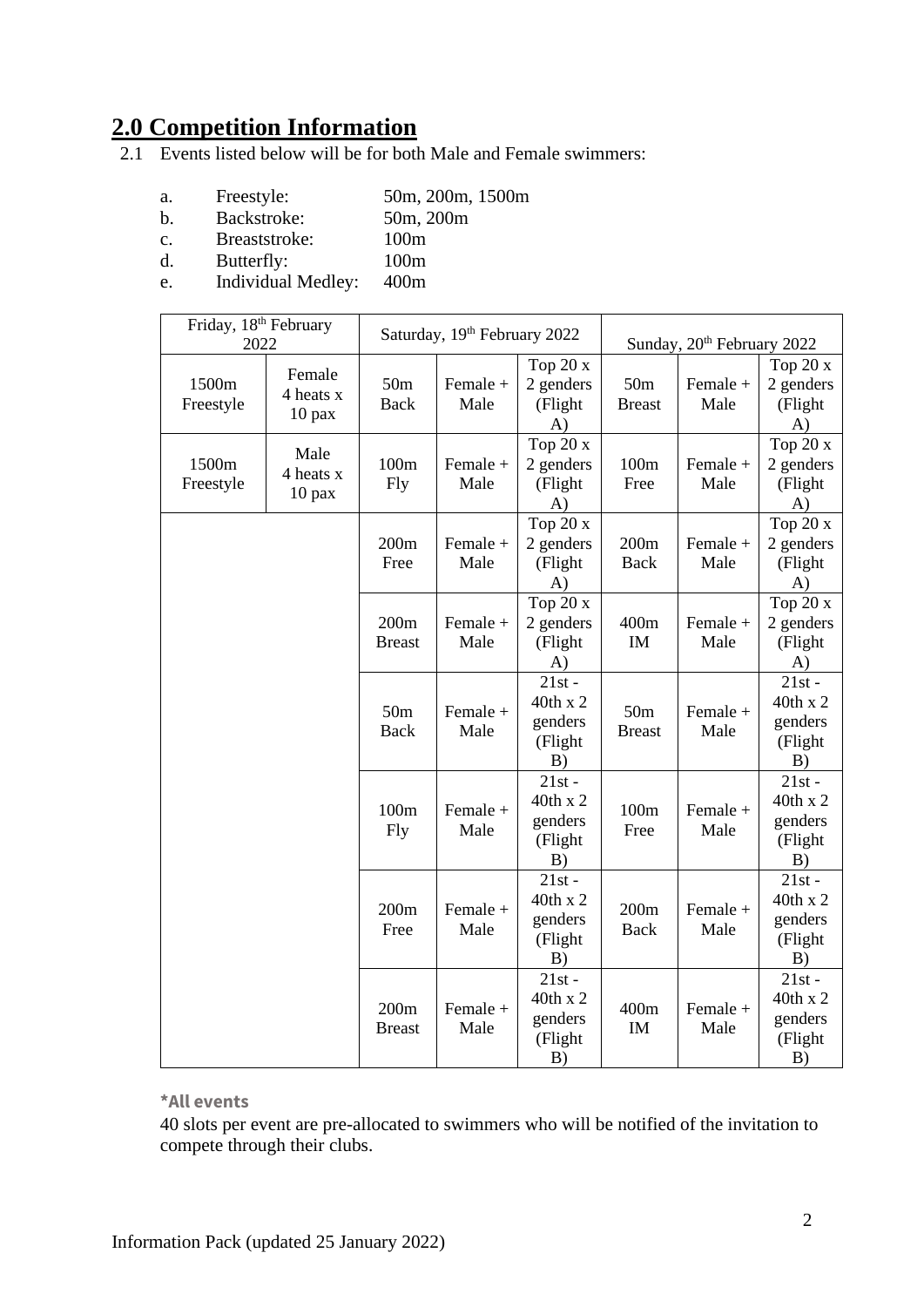## All events will be timed finals and competitors shall be placed in graduated time order, from the *slowest to fastest,* except for 1500m which will be run *fastest to slowest.*

- 2.2 Technical Officials All Technical Officials shall be appointed by the SSA Technical Swimming Committee.
- 2.3 The SSA February Swim Series 2022 Management Committee reserves the right to the final decision on all matters pertaining to the Swim Series.
- 2.4 Format of Competition The Swim Series are run in the FINA Long-Course Metres (LCM) format.

#### 2.5 **Schedule per day** *Will be released nearer to the competition week.*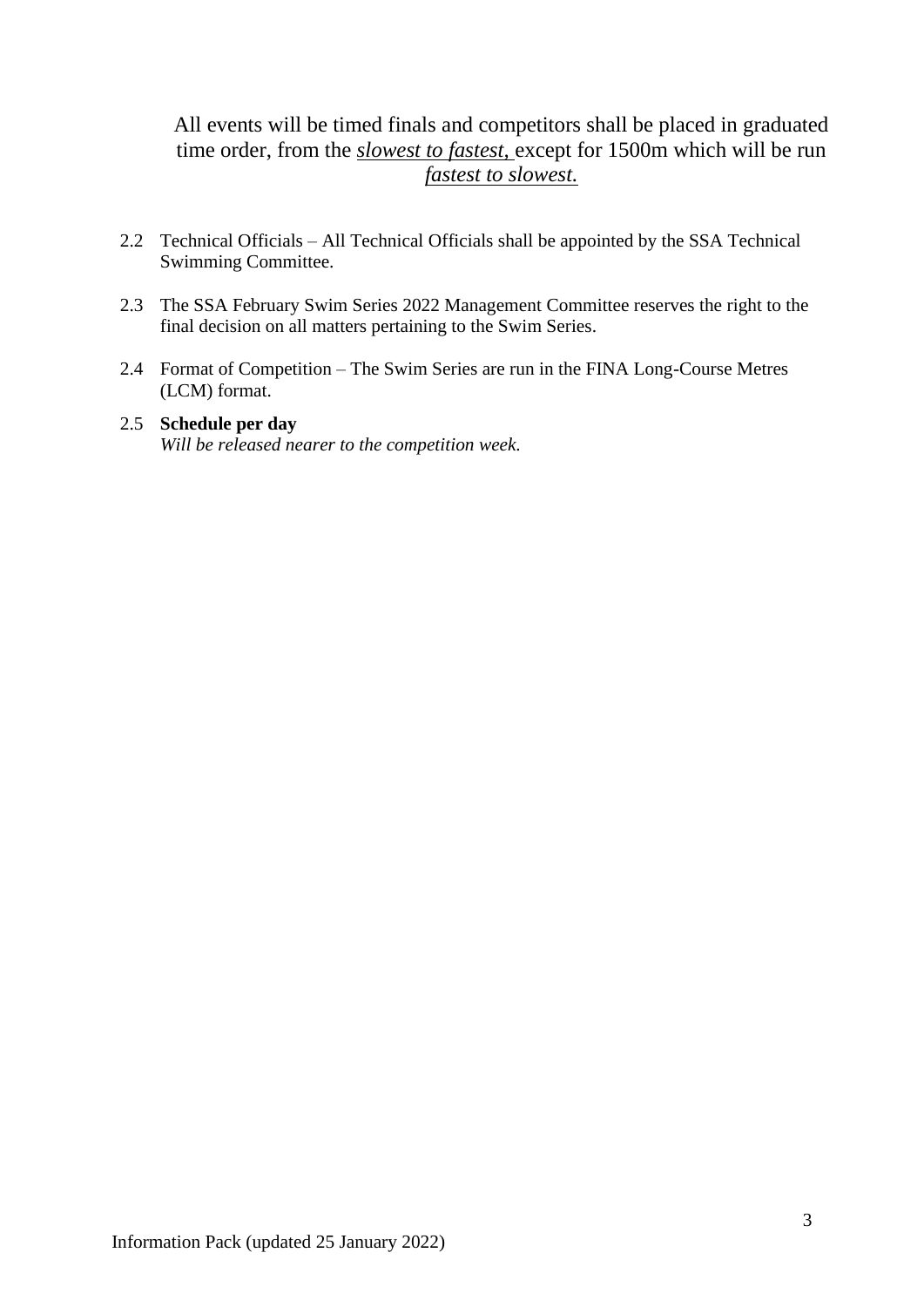# **3.0 Entry Regulations**

| 3.1.1 | <b>Swimmers Registration Fee (For local and international swimmers)</b><br>2022 Annual Registration Fee is S\$30.00 (inclusive of 7% GST) per swimmer.<br>If the swimmer has been charged before on any date from $1^{st}$ January 2022, they<br>will not be charged again.                                                   |
|-------|-------------------------------------------------------------------------------------------------------------------------------------------------------------------------------------------------------------------------------------------------------------------------------------------------------------------------------|
| 3.1.2 | <b>Entry Fee (Applicable to Singaporean and international swimmers)</b><br>Individual Event - S\$10.00 (inclusive of 7% GST) per event<br>a.                                                                                                                                                                                  |
| 3.2   | <b>Entry Withdrawals</b><br>Withdrawals of entered events can be done at no charge only at the Team Leaders<br>Meeting on the hardcopy forms but entries fees will not be refunded.                                                                                                                                           |
| 3.3   | All entries for this meet are by invitation only.<br>Swimmers will be invited based on their times clocked from 1 January<br>2021 to 31 December 2021.                                                                                                                                                                        |
| 3.4   | Each swimmer will be allowed a maximum of 3 individual events per<br>Swim Series.<br>Swimmers are allowed only one racing opportunity per event.<br>(Example: if the swimmer has swum the 100m freestyle in the February Swim<br>Series, they will not be allowed to swim the 100m freestyle for the February Time<br>Trials) |
| 3.5   | The February Swim Series is open to swimmers aged 13 and over (born 2009 or<br>later).                                                                                                                                                                                                                                        |

Children who are born in 2009 have to be fully vaccinated by 1st March 2022 without which they will be classified as unvaccinated and therefore not allowed to participate based on VDS measures.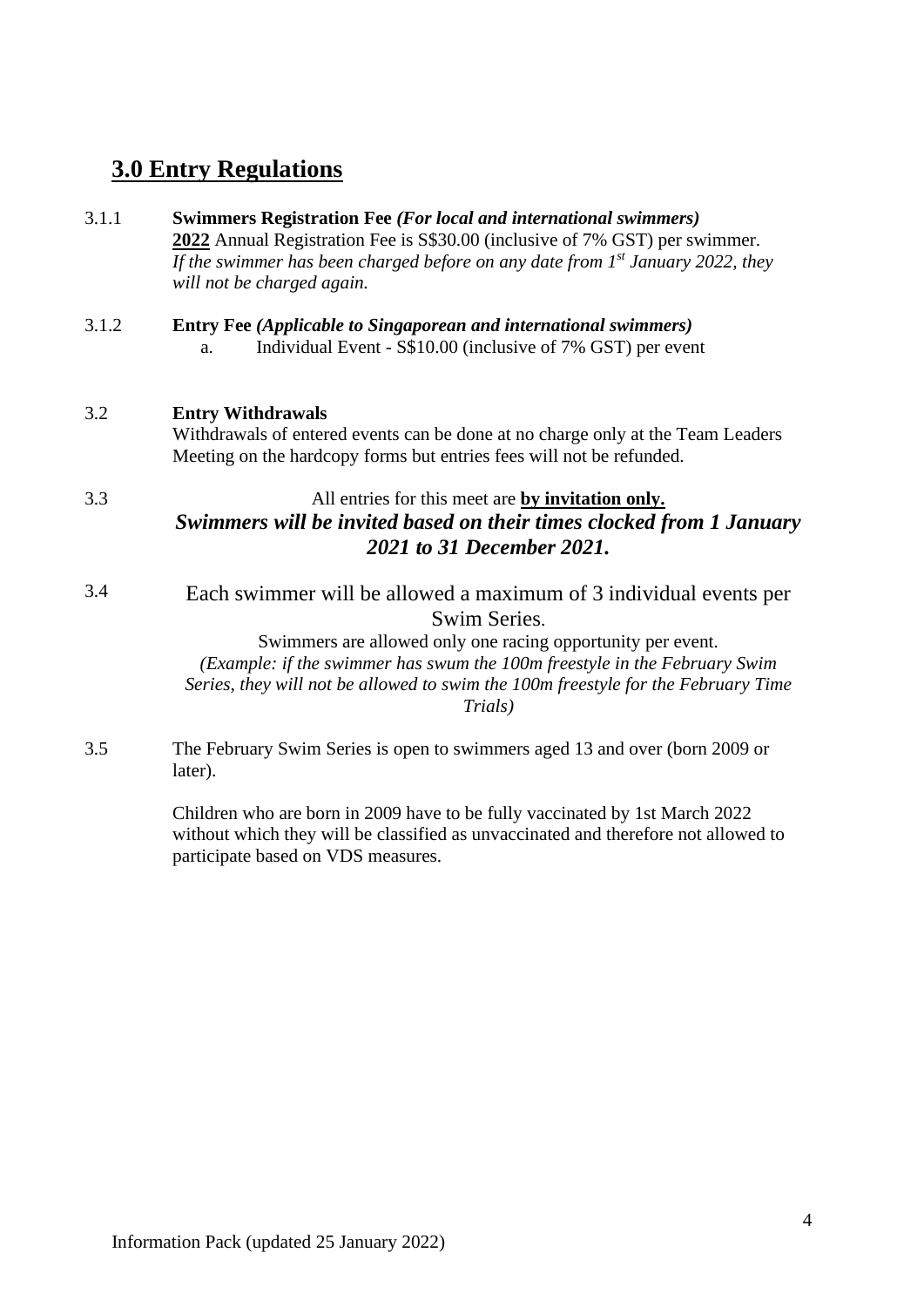# **4.0 DNS/Withdrawals/Post Event Fees**

#### 4.1 **Withdrawals Before Competition**

An administrative fee of S\$30.00 shall be imposed on each withdrawal from entered event **after the release of the start list till 60 mins before the start** of the competition.

#### 4.2 **Withdrawals Made 60 mins Before the Start of Each Session**

Withdrawals made without submission of the withdrawal form to the Control Room Supervisor **within sixty (60) minutes of the start of each session** shall be **deemed as Did Not Show or Did Not Start (DNS)**.

**A penalty of S\$100.00 shall be imposed on all DNS.**

#### 4.3 **Did Not Show/Did Not Swim (DNS)**

Swimmers who do not show up for their event/do not submit a withdrawal form will be imposed with the penalty of \$100.00.

#### 4.4 **Post Event Fee Waivers**

The administrative fee and penalties (Did Not Swim/Withdrawals) will be waived if the swimmer produces a valid medical certificate for the relevant day of the race. However, the swimmer will not be permitted to participate in any further races for the day.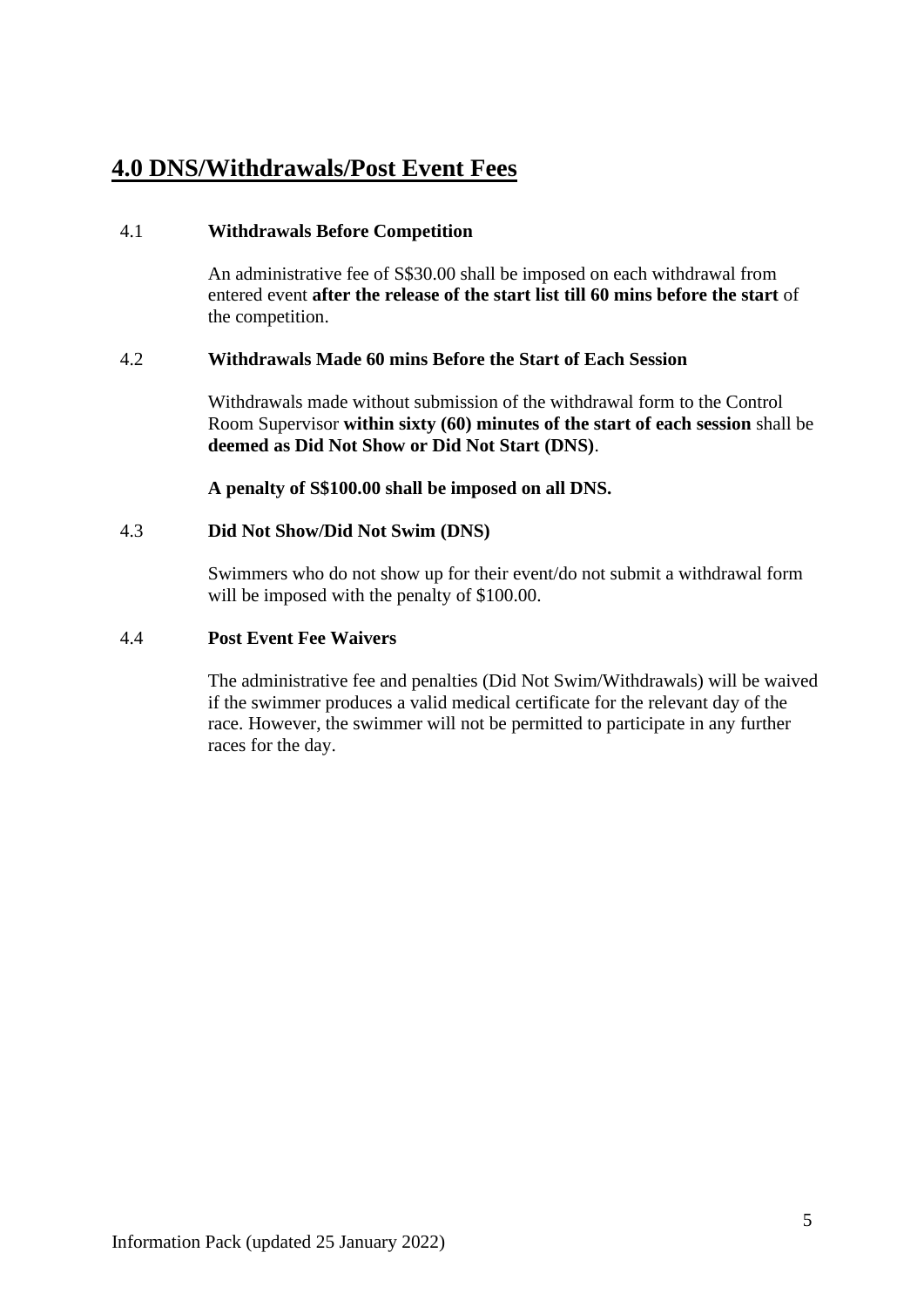# **5.0 Accreditation Passes**

There will not be any accreditation passes for swimmers.

*Starting from 1 July 2018, coaches who wish to apply for an accreditation pass to be on deck during national competitions must be an NROC Member*.

# Clubs / Schools are required to state the names of their coaches during the submission of entries prior to the start of the event and are subject to the approval of the SSA team.

The pool deck at all Singapore Swimming Association national competitions are strictly reserved for registered athletes, coaches, essential support staff, event staff or other persons approved by Singapore Swimming Association.

All accreditation cards remain the property of Singapore Swimming, are **NON-TRANSFERABLE**, and can be withdrawn or refused at Singapore Swimming's sole discretion.

Please note that applying for an accreditation under false pretences would be a violation of accreditation procedures. In order to ensure a safe and inclusive training and competition environment, we would ask that rules and regulations surrounding accreditation be respected. Anyone found to be in violation of this will have their accreditation removed and will be asked to leave the venue immediately.

**5.1** Lost/Misplaced Accreditation Passes

Replacement passes for misplaced/lost accreditation passes are available for the following costs:

| Replacement Cost for Misplaced or Lost Accreditation Passes |                  |  |
|-------------------------------------------------------------|------------------|--|
| .'oach                                                      | <b>SGD \$100</b> |  |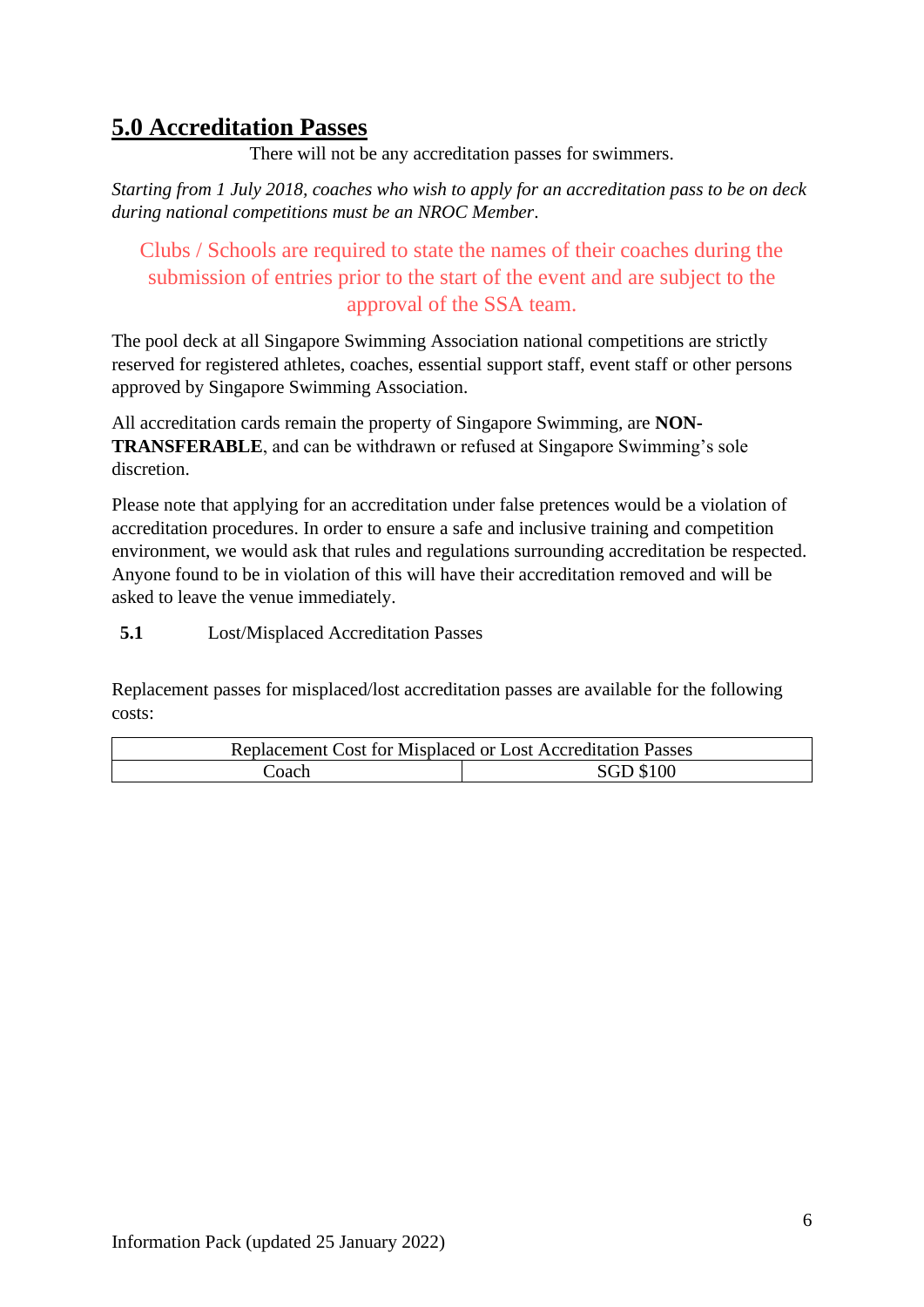# **6.0 Control Room Guidelines**

### **6.1 Infraction Enquiry or Clarification**

- 6.1.1 Request for the details of Infraction committed by the swimmer or swimmers shall be made to the Swimming Competition Meet Director by the Team Leader. No proxies will be entertained.
- 6.1.2 In the absence of Meet Director, the infraction enquiry shall be directed only to the Deputy Meet Director or Control Room Supervisor.
- 6.1.3 Enquiry of infraction shall be made within the same day of competition.
- 6.1.4 The Team Leader / Coach shall provide Swimmer Details i.e., Event Number, Heat Number, Swimmer's Name, Affiliate Name and Lane assigned.
- 6.1.5 ONLY the Team Leader / Coach shall be allowed access to Swimming Competition Control Room to retrieve final result print-outs, submission of necessary paperwork and Infraction Enquiry. No proxies shall be allowed.

#### **6.2 Protests**

- 6.2.1 Protests are possible:
	- a. If the rules and regulations for the conduct of the competition are not observed,
	- b. If other conditions endanger the competitions and/or competitors, or against decisions of the referee; however, no protest shall be allowed against decisions of fact.
- 6.2.2 All protests shall be considered by the Meet Referee. However, protests against decisions of fact will not be allowed.
- 6.2.3 If conditions causing a potential protest are noted prior to the competition, a protest must be lodged before the signal to start the race is given.
- 6.2.4 Protests must be submitted in accordance with the following:
	- a. In writing, with the supporting facts.
	- b. With a deposit of S\$100.00 enclosed.
	- c. Submitted to the Meet Referee by Affiliate Team Leader / Coach. No proxies will be entertained.
	- d. Submitted within thirty (30) minutes following the conclusion of the respective event.
- 6.2.5 If the Meet Referee rejects the protest, he/she must state the reasons for his decision. The Team Leader / Coach may then appeal the rejection to the Jury of Appeal, whose decision shall be final.
- 6.2.6 If the protest is rejected, the deposit shall be forfeited to the SSA February Swim Series 2022 Management Committee. If the protest is upheld, the deposit shall be returned.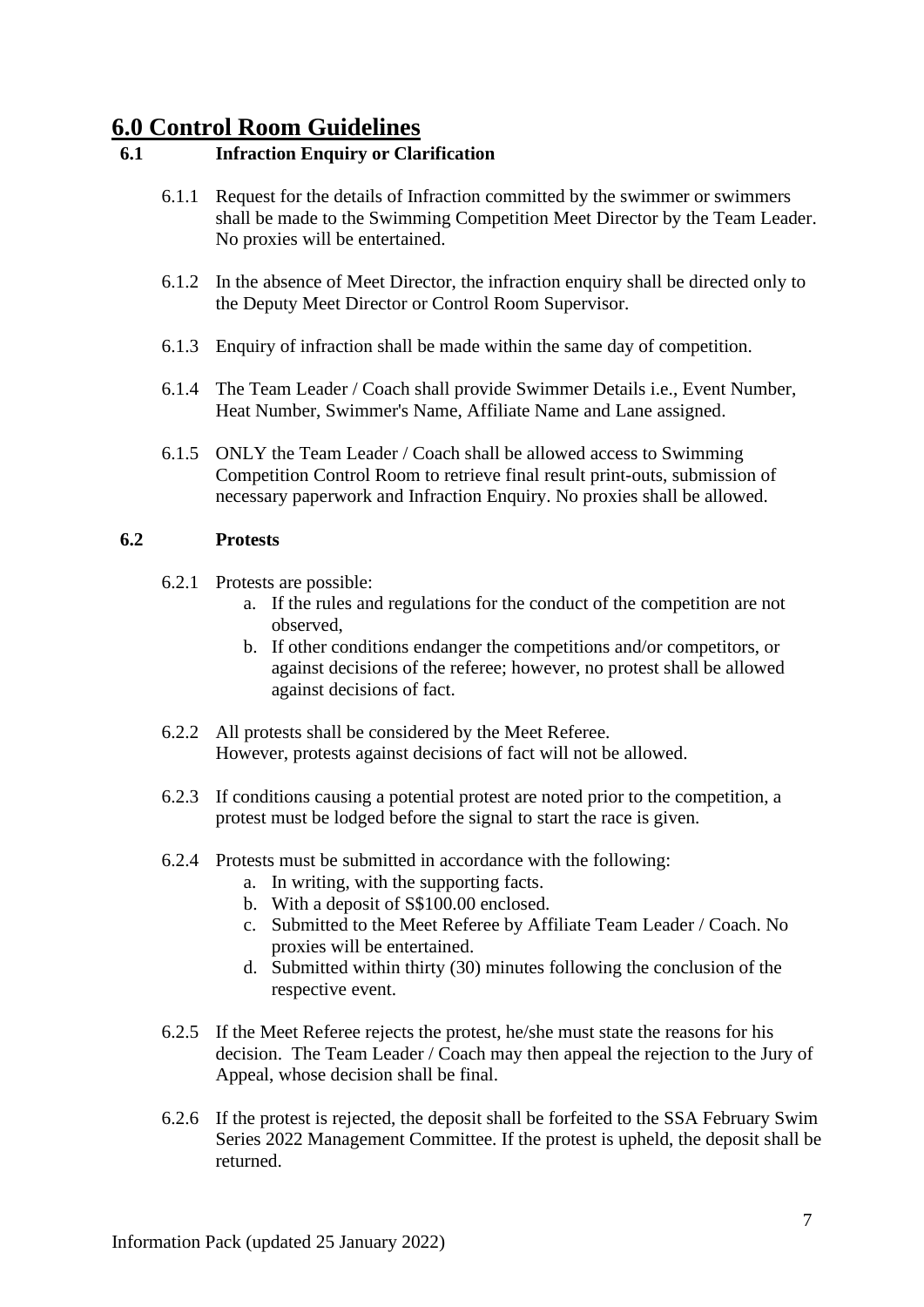# **7.0 Competition Venue**

7.1 Competition Venue Location: <http://www.sportshub.com.sg/directions/Pages/getting-here.aspx>

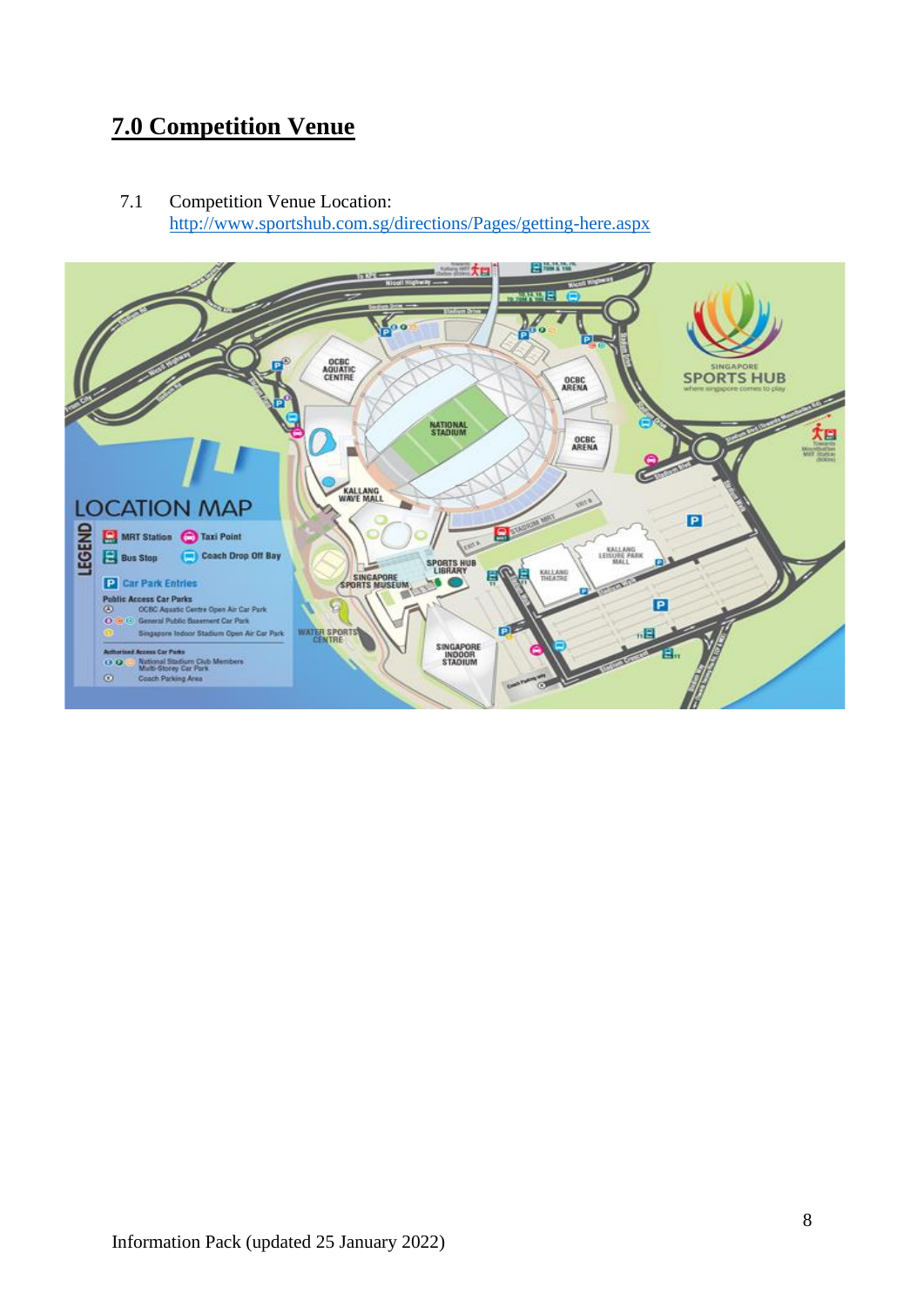# **8.0 Terms & Conditions**

- 8.1 All Participants who have entered in the SSA February Swim Series 2022 are deemed to have given written permission to the Organizers for the Organizers to collect, analyse and collate any personal information relating to that Participant, as the Organizers may in their sole discretion deem fit, including without any limitation information for the Organizers' programme, planning, dateprocessing, statistical or risk-analysis, research, fund-raising and/ or, any other purposes in furtherance of the functions or powers of SSA.
- 8.2 Whilst reasonable precaution will be taken by the Organizers to ensure the Participants' safety, Participants take part in SSA February Swim Series 2022 at their own risk and the Organizers will not be responsible or held liable for any injury or death howsoever arising from training for or during participation in SSA February Swim Series 2022. Participants are strongly encouraged to consult their medical practitioner prior to registration and before the actual race day.
- 8.3 In the event of harsh weather conditions that could cancel the SSA February Swim Series 2022. SSA reserves the right not to refund entry fees or any other charges submitted by the teams and/ or individuals at SSA February Swim Series 2022.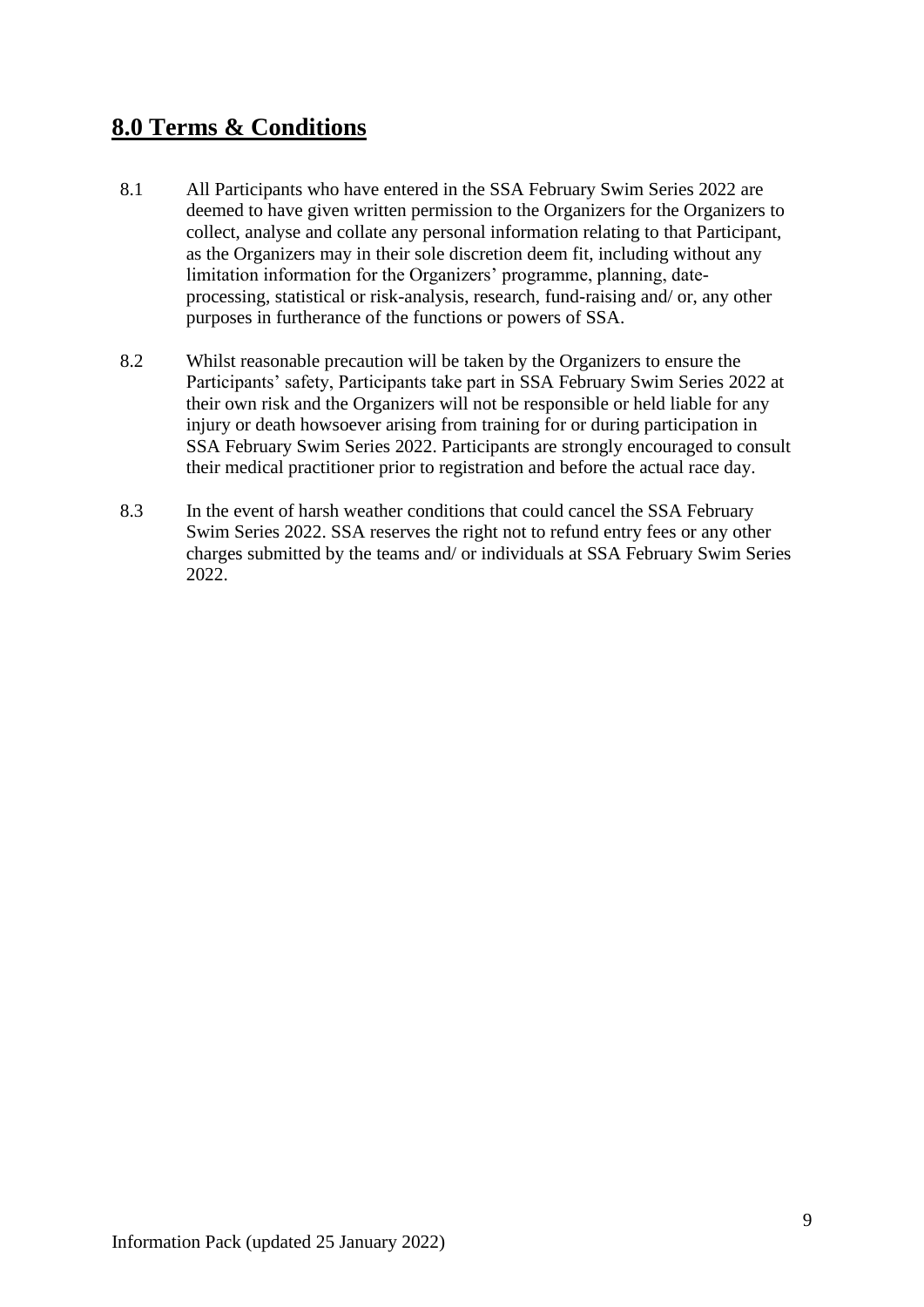# 9.0 Key Dates

| Date & Time                                           | Event                                                                                                                                                                                        | Remarks                       |  |
|-------------------------------------------------------|----------------------------------------------------------------------------------------------------------------------------------------------------------------------------------------------|-------------------------------|--|
| $7th$ February 2022, 1pm<br>(Monday)                  | Deadline for 1 <sup>st</sup> Round of Invitation                                                                                                                                             |                               |  |
| 8 <sup>th</sup> February 2022                         | 2 <sup>nd</sup> Round of Invitation to be sent out                                                                                                                                           |                               |  |
| (Tuesday)                                             | with Hy-Tek Meet Manager File                                                                                                                                                                |                               |  |
| 10 <sup>th</sup> February 2022,<br>1pm (Thursday)     | Deadline for 2 <sup>nd</sup> Round of Invitation                                                                                                                                             |                               |  |
| 11 <sup>th</sup> February 2022                        | 3 <sup>rd</sup> Round of Invitation to be sent out                                                                                                                                           |                               |  |
| (Friday)                                              | with Hy-Tek Meet Manager File                                                                                                                                                                |                               |  |
| 15 <sup>th</sup> February 2022,<br>1pm (Tuesday)      | Deadline for 3 <sup>rd</sup> Round of Invitation                                                                                                                                             |                               |  |
| 16 <sup>th</sup> February 2022,<br>1.00pm (Wednesday) | $-$ 4 <sup>th</sup> Round of Invitation to be<br>sent out<br>Preliminary Entries List (Psych<br>$\overline{\phantom{0}}$<br>Sheet) will be sent out to all<br>participating affiliates/teams |                               |  |
| 17 <sup>th</sup> February 2022,<br>11.00am (Thursday) | - Deadline for $4^{th}$ Round of<br>Invitation<br><b>Team Leaders Meeting</b><br>$\qquad \qquad -$                                                                                           | <b>Online Zoom</b><br>Meeting |  |
| $18th$ to $20th$ February<br>2022                     | SSA February Swim Series 2022                                                                                                                                                                | <b>OCBC</b> Aquatic Centre    |  |